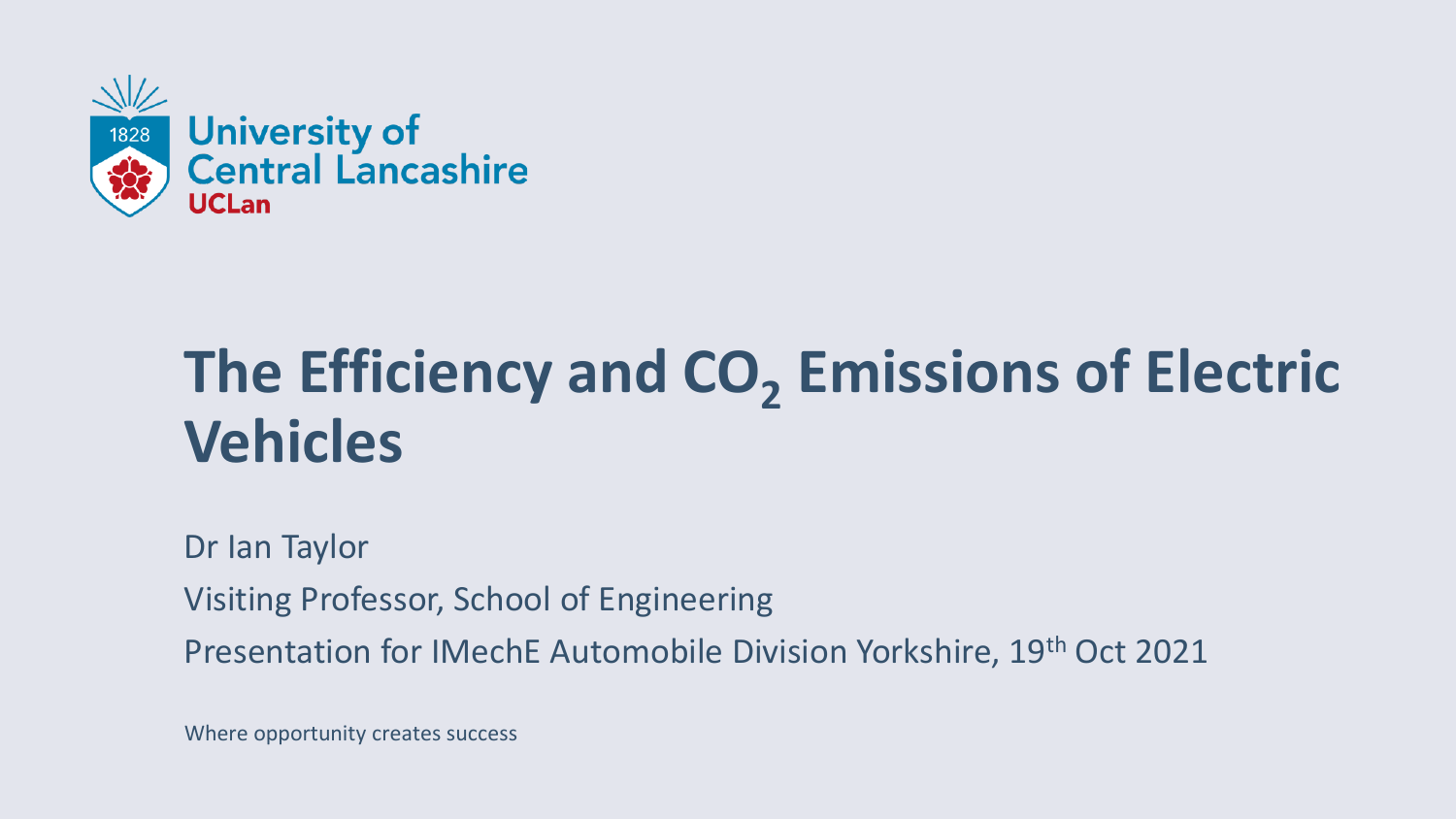#### **Overview of Presentation**



- Why the focus on decarbonizing passenger cars?
- Comparison of different consumer transport options
	- **Energy efficiency, CO<sub>2</sub> emissions, other emissions, cost etc.**
- CO<sub>2</sub> content of electricity from different fuel types (UK Govt figures)
- Total lifecycle CO<sub>2</sub> emissions of EVs versus conventional vehicles
- What has happened to the UK electricity supply in the last 30 years?
- **Example 1 Freight fuel options for the future**
- Discussion/Q&A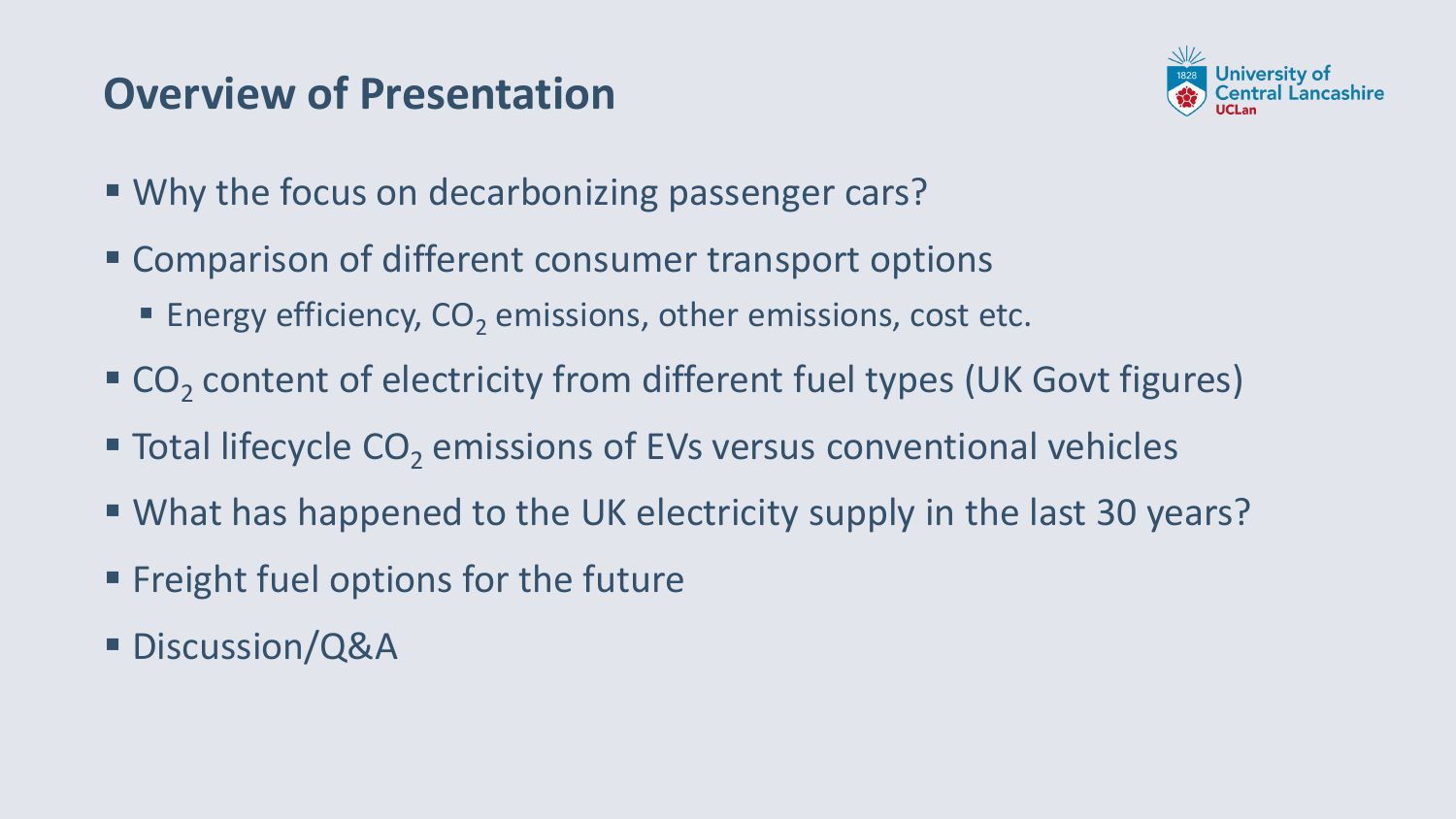#### **Why Focus on Decarbonizing Passenger Cars?**



- **The Transport contributes 35% to worldwide CO<sub>2</sub> emissions (includes cars, trucks, planes, ships)**
- **E** Road transport (cars/buses) account for 45% of transport  $CO<sub>2</sub>$  emissions, with heavy duty trucks accounting for 29%



■ "Average" energy budget per person per day (for the UK) is around 125 kWh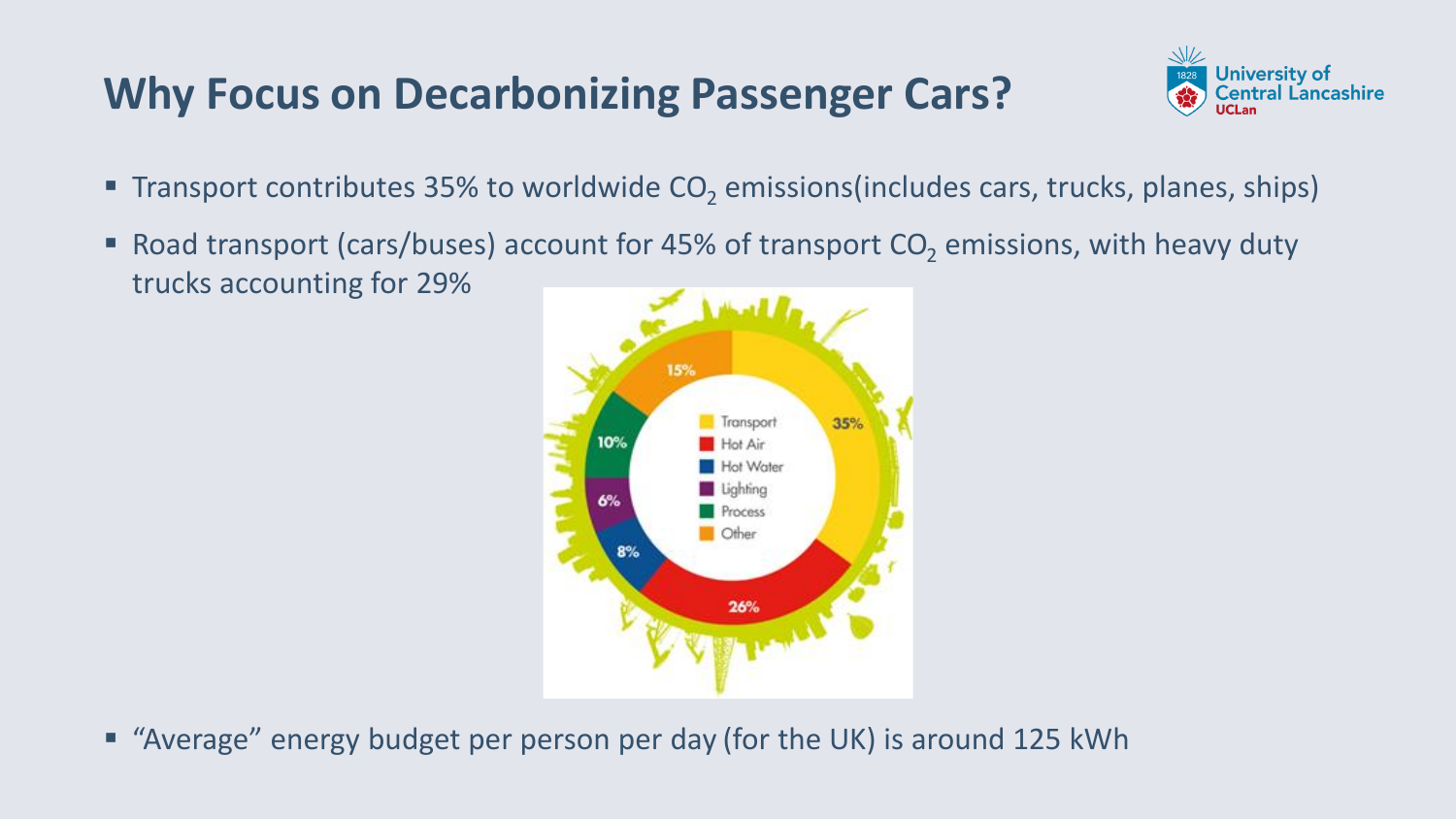#### **Comparison of different transport options**



|                                   | <b>Electric</b>                              | ் ூ<br>Conventional                                    | Hydrogen                                                             | <b>Cycling</b>                      |
|-----------------------------------|----------------------------------------------|--------------------------------------------------------|----------------------------------------------------------------------|-------------------------------------|
| <b>Energy to travel</b><br>100 km | 15-25 kWh                                    | 6 litres gasoline<br>$\approx$ 205 MJ $\approx$ 57 kWh | 1 kg $H_2$<br>$\approx$ 50 kWh to make 1<br>$kg H2$ by electrolysis) | 2.2 kWh<br>(David MacKay book)      |
| CO <sub>2</sub> Emissions         | $\approx$ 4 kg<br>(UK electricity mix)       | $\approx$ 14 kg                                        | $\approx$ 9 kg**                                                     | $\approx$ 2 kg<br>(food production) |
| Approx cost*                      | $£2.70 - £4.50$                              | £7.80                                                  | $£10 - £14$                                                          | £5 (food)                           |
| <b>Refuelling time</b>            | 20 mins to few hours<br>(depends on charger) | $3-5$ mins                                             | 5 mins                                                               | A few hours!                        |
| <b>Other emissions</b>            | No tailpipe emissions                        | $NO_x$ & PM<br>(impacts local air quality)             | Water                                                                | <b>None</b>                         |

 $^{\ast}$  Assumes UK electricity price of 18p per kWh, petrol price of £1.30 per litre & current UK H<sub>2</sub> costs

\*\* <https://www.forbes.com/sites/rrapier/2020/06/06/estimating-the-carbon-footprint-of-hydrogen-production/>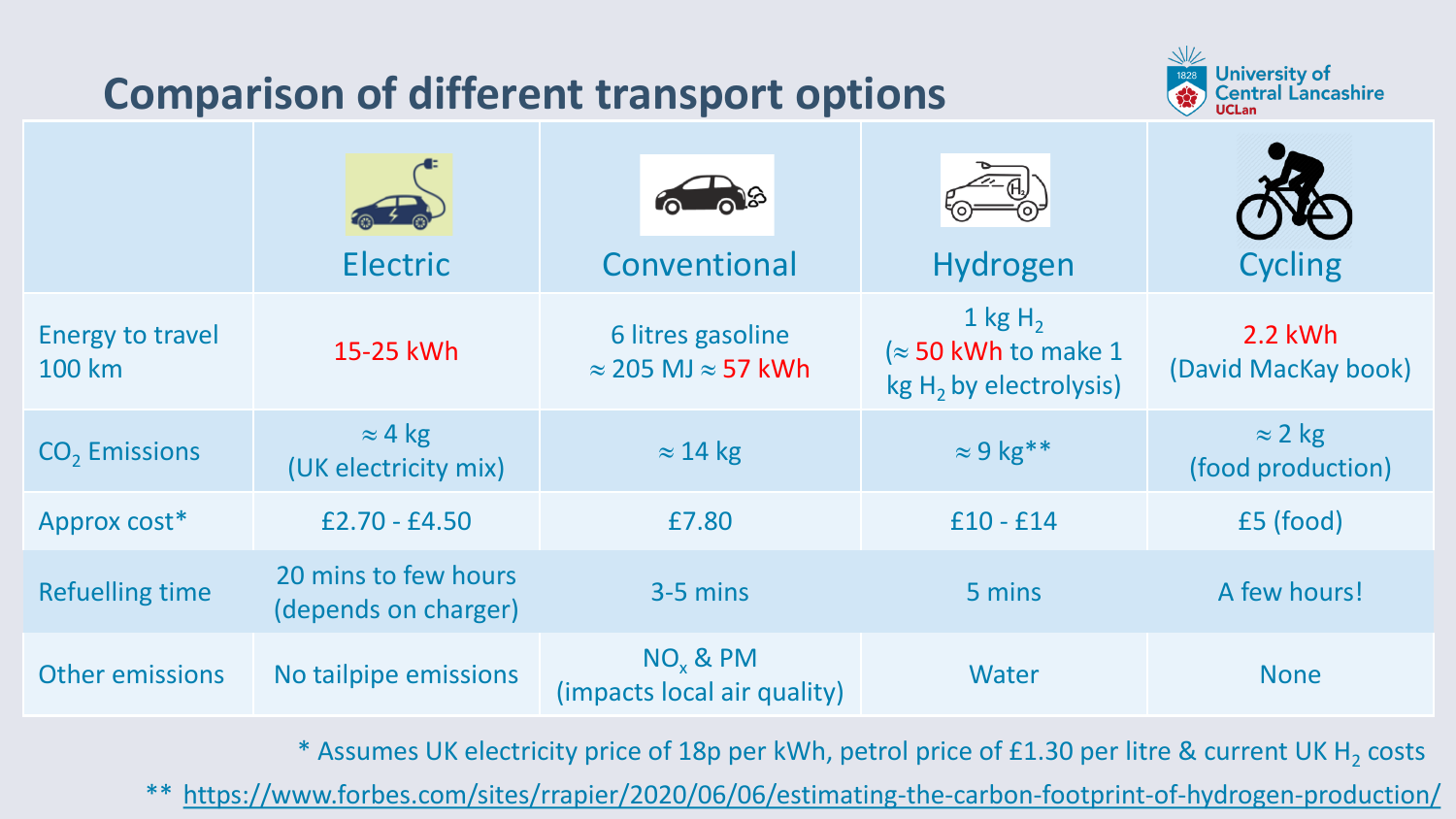## **CO<sup>2</sup> Emissions from Electricity Fuel Type**



- Comparison of Electric and Conventional Vehicles
	- **Electric vehicles no CO<sub>2</sub> emissions at tailpipe of vehicle, but there are CO<sub>2</sub> emissions at** the power station – these depend on how electricity is generated
	- Data below shows approx. CO<sub>2</sub> emissions (kg) for 100 km (15 kWh or 6 litres of gasoline)



https://www.parliament.uk/globalassets/documents/post/postpn\_383-carbon-footprint-electricity-generation.pdf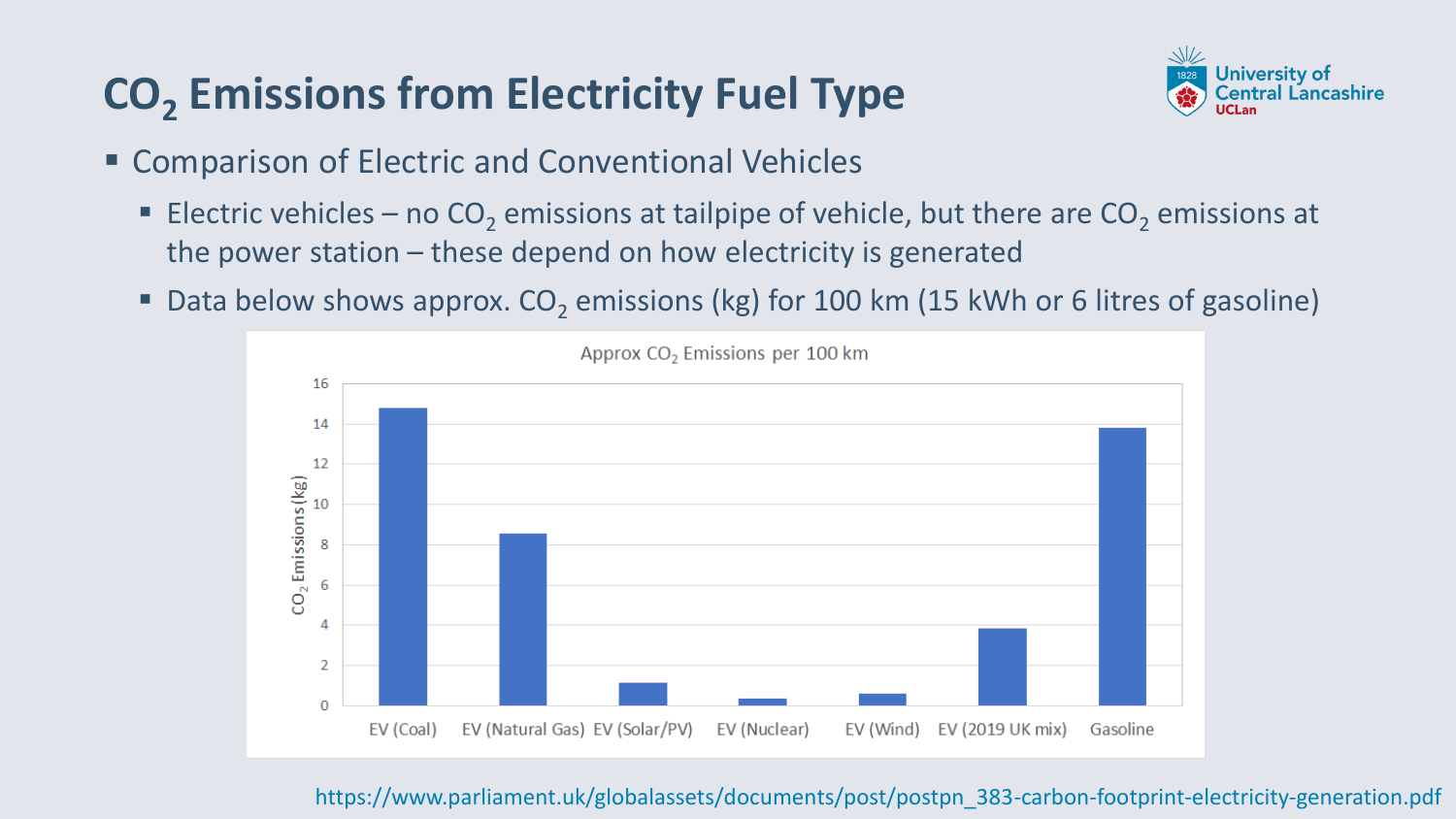## **CO<sup>2</sup> Emissions – Lifecycle Analysis**



- Comparison of Electric and Conventional Vehicles
	- $\blacksquare$  CO<sub>2</sub> emissions generated during vehicle manufacture should also be included (graph below shows numbers from Holmberg & Erdemir 2019)



\*Q. Qiao et al, "Life cycle greenhouse gas emissions of electric vehicles in China: Combining the vehicle cycle and fuel cycle", Energy, 2019 \*\*Holmberg & Erdemir, "The impact of tribology on energy use and CO2 emission globally and in combustion engine and electric cars", Trib. Int. 2019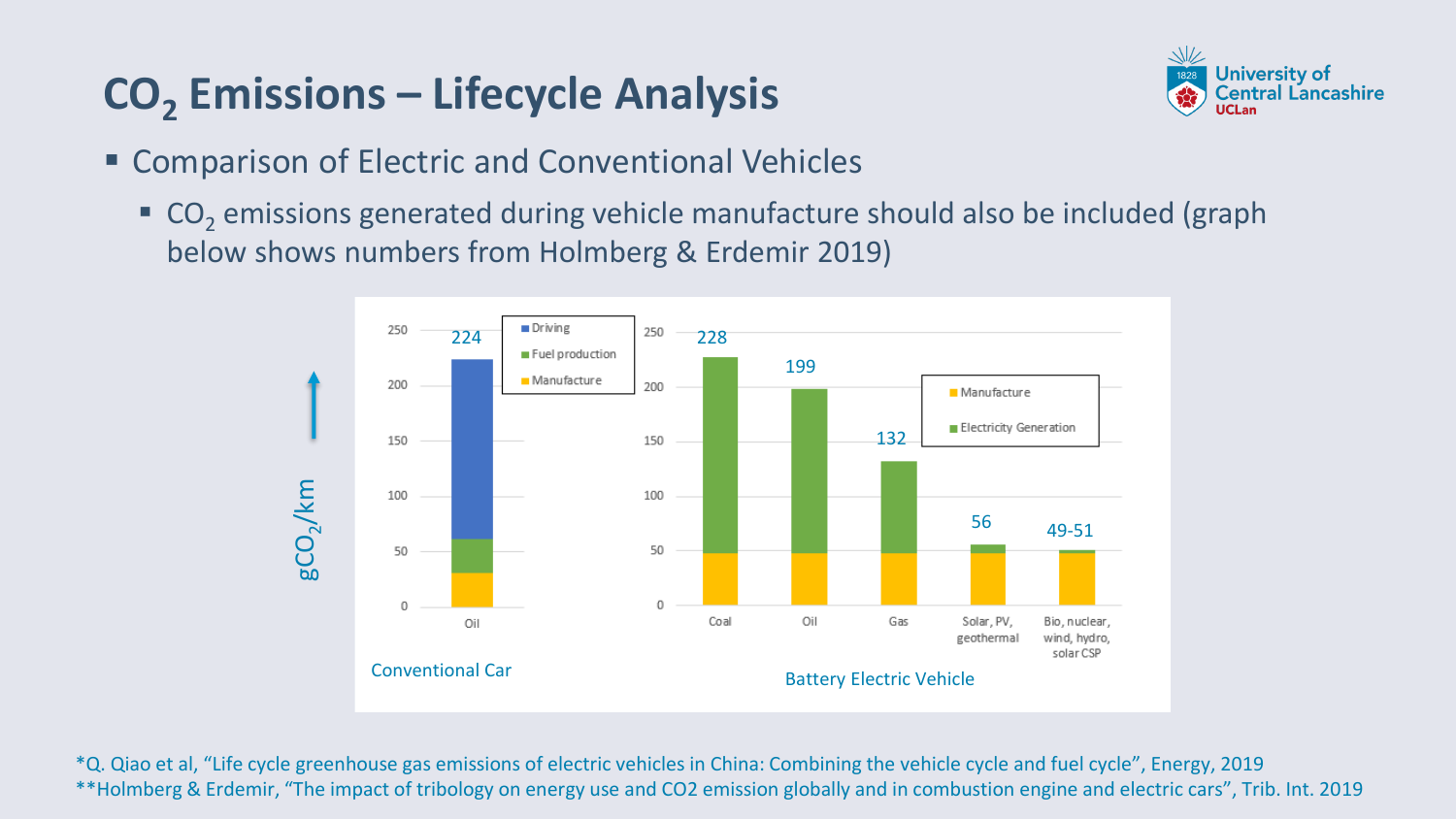#### **Some Data on the UK Electricity Grid**



■ Historic UK electricity consumption & current mix of electricity generated



In 2018, 52.8% of UK electricity was from low carbon sources (nuclear and renewables)



<https://www.gov.uk/government/statistical-data-sets/historical-electricity-data> [https://assets.publishing.service.gov.uk/government/uploads/system/](https://assets.publishing.service.gov.uk/government/uploads/system/uploads/attachment_data/file/791297/Press_Notice_March_2019.pdf)

[uploads/attachment\\_data/file/791297/Press\\_Notice\\_March\\_2019.pdf](https://assets.publishing.service.gov.uk/government/uploads/system/uploads/attachment_data/file/791297/Press_Notice_March_2019.pdf)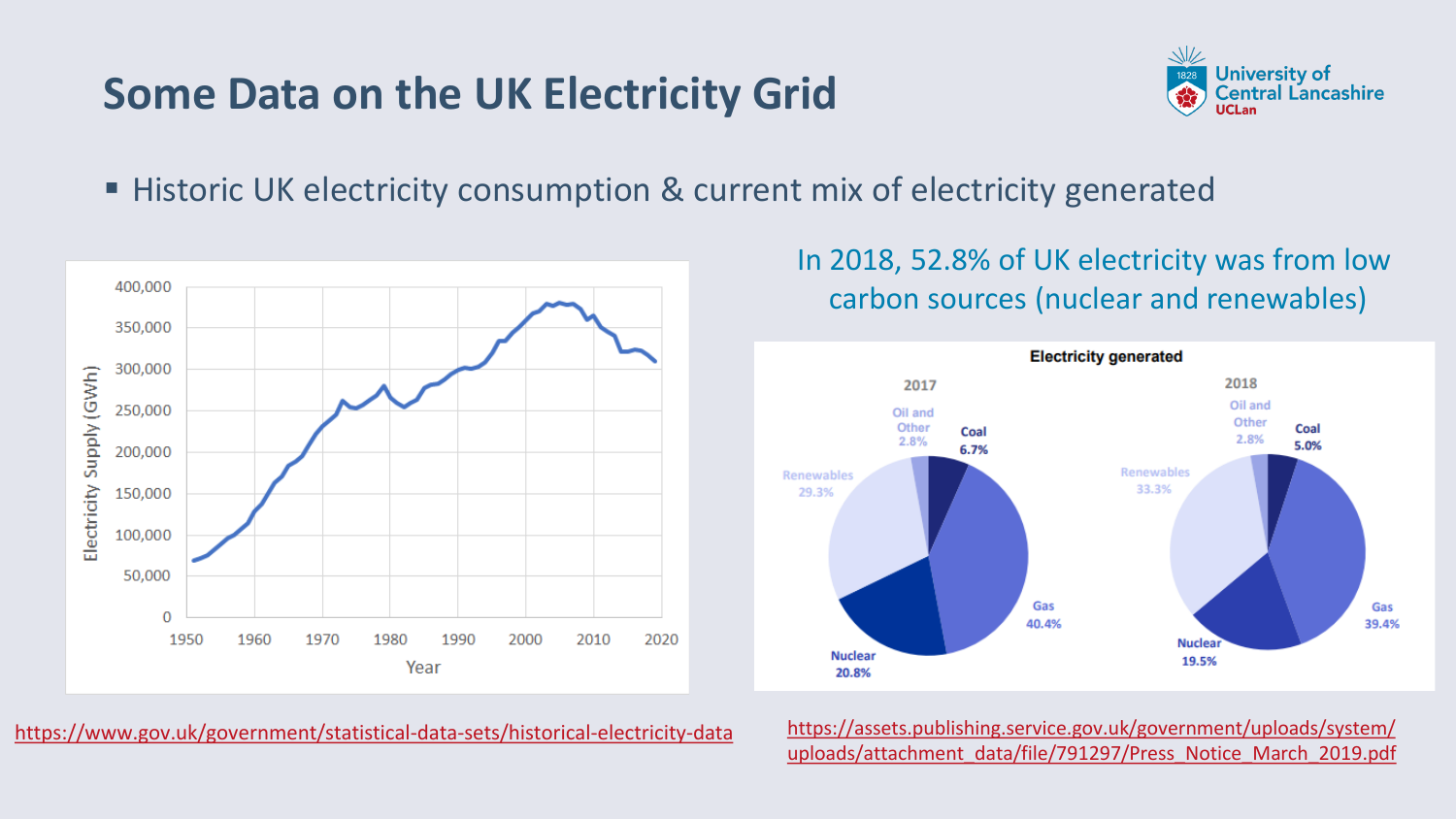#### **Some Data on the UK Electricity Grid**



■ Changes in mix of UK electricity over time



<https://www.gov.uk/government/statistical-data-sets/historical-electricity-data>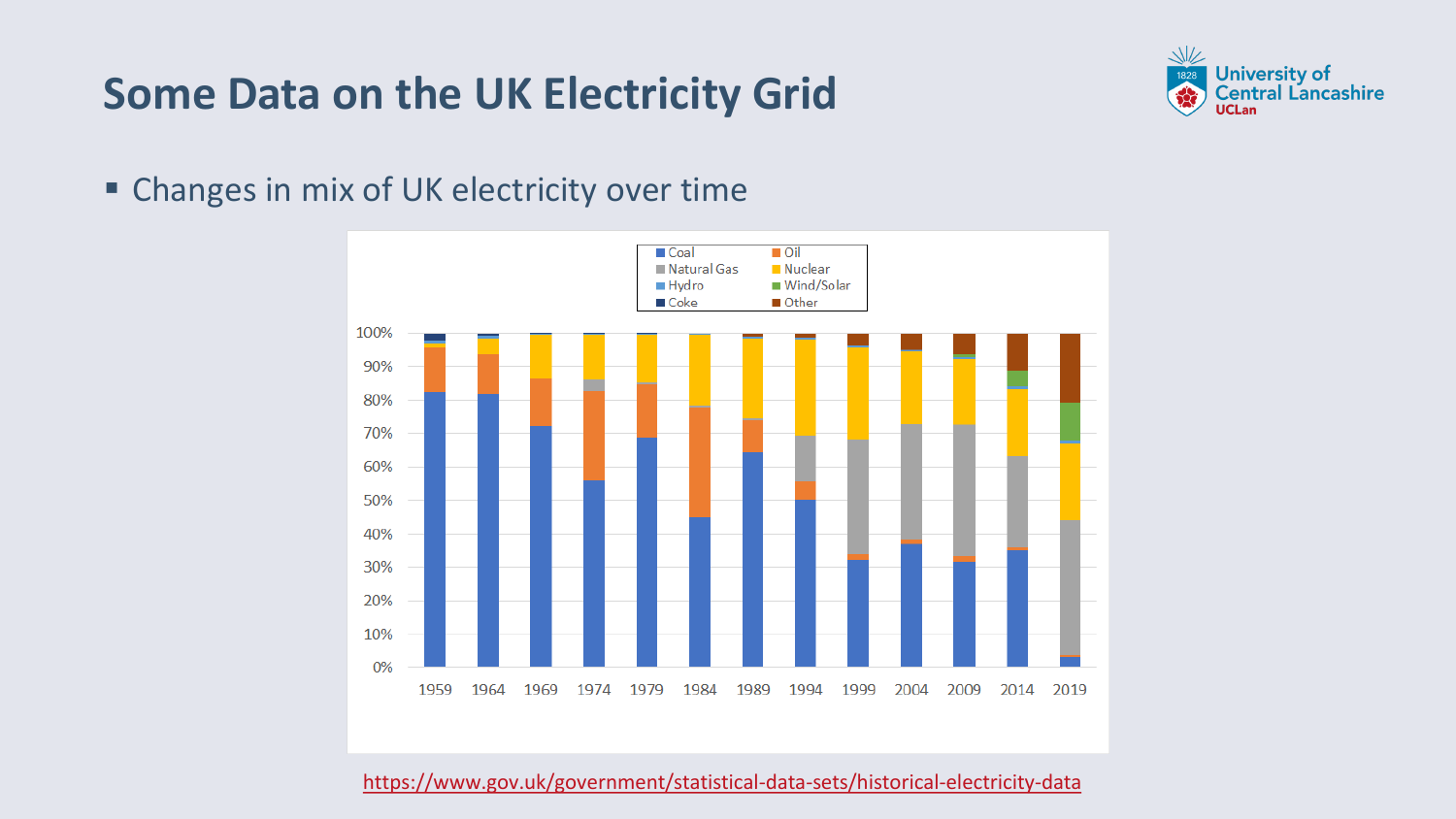#### **Freight Options**



#### $\blacksquare$  Table below shows CO<sub>2</sub> emissions for different freight options

|                                                        | <b>Train</b>            | Plane              | <b>Heavy Duty Truck</b>                  | Ship                                            |
|--------------------------------------------------------|-------------------------|--------------------|------------------------------------------|-------------------------------------------------|
| Current approx $CO2$ Emissions<br>(grams per tonne km) | 25                      | 1200               | 40<br>(if fully loaded)                  | 15 (average)<br>2-3 (bulk shipping)             |
| <b>Current Fuel Used</b>                               | Electricity &<br>diesel | Kerosene           | Diesel/LNG/<br><b>CNG</b>                | <b>Bunker fuel/Marine</b><br>gas oil/LNG        |
| <b>Future Fuel Options</b>                             | Electric/ $H_2$         | Bio/<br>e-Kerosene | Electric/H <sub>2</sub> /<br>LNG/CNG/Bio | $LNG/H2$ /<br>Electric/Bio/<br>Methanol/Nuclear |
| 2020 CO <sub>2</sub> Emissions (%)                     | 0.3                     | 2.5                | 8                                        | 2.5                                             |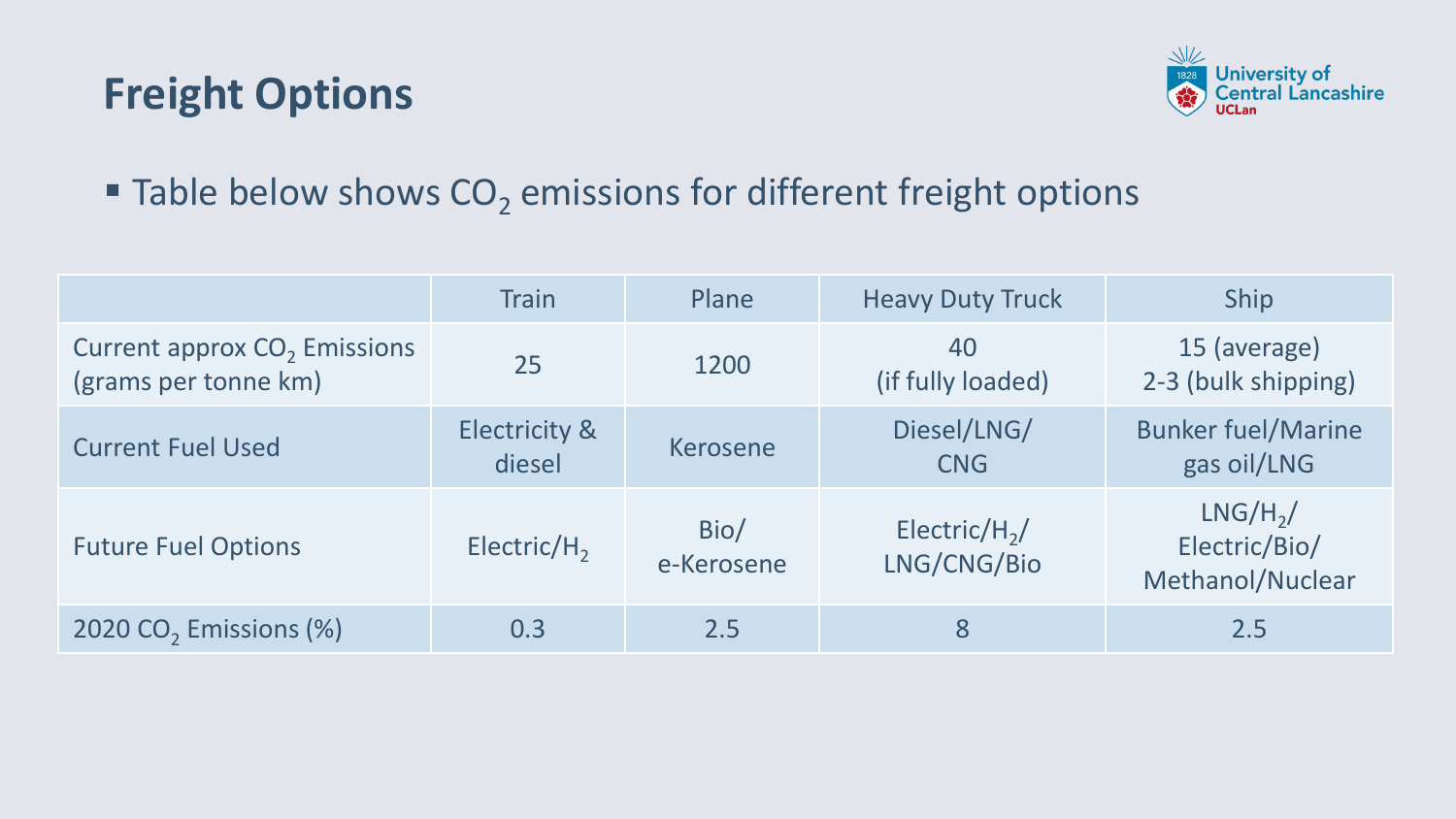#### **Conclusions**



- **Electric cars can result in lower CO<sub>2</sub> emissions (compared to current** petrol/diesel cars) provided the electricity grid has a high proportion of low carbon electricity generation
- In the UK, over 50% of electricity is now low carbon (wind/solar/nuclear) with much of the remainder gas (which has a lower carbon content than coal or oil)
- One challenge will be to decarbonize harder transport sectors (such as heavy-duty trucks, ships, planes, where electrification will not be as straightforward)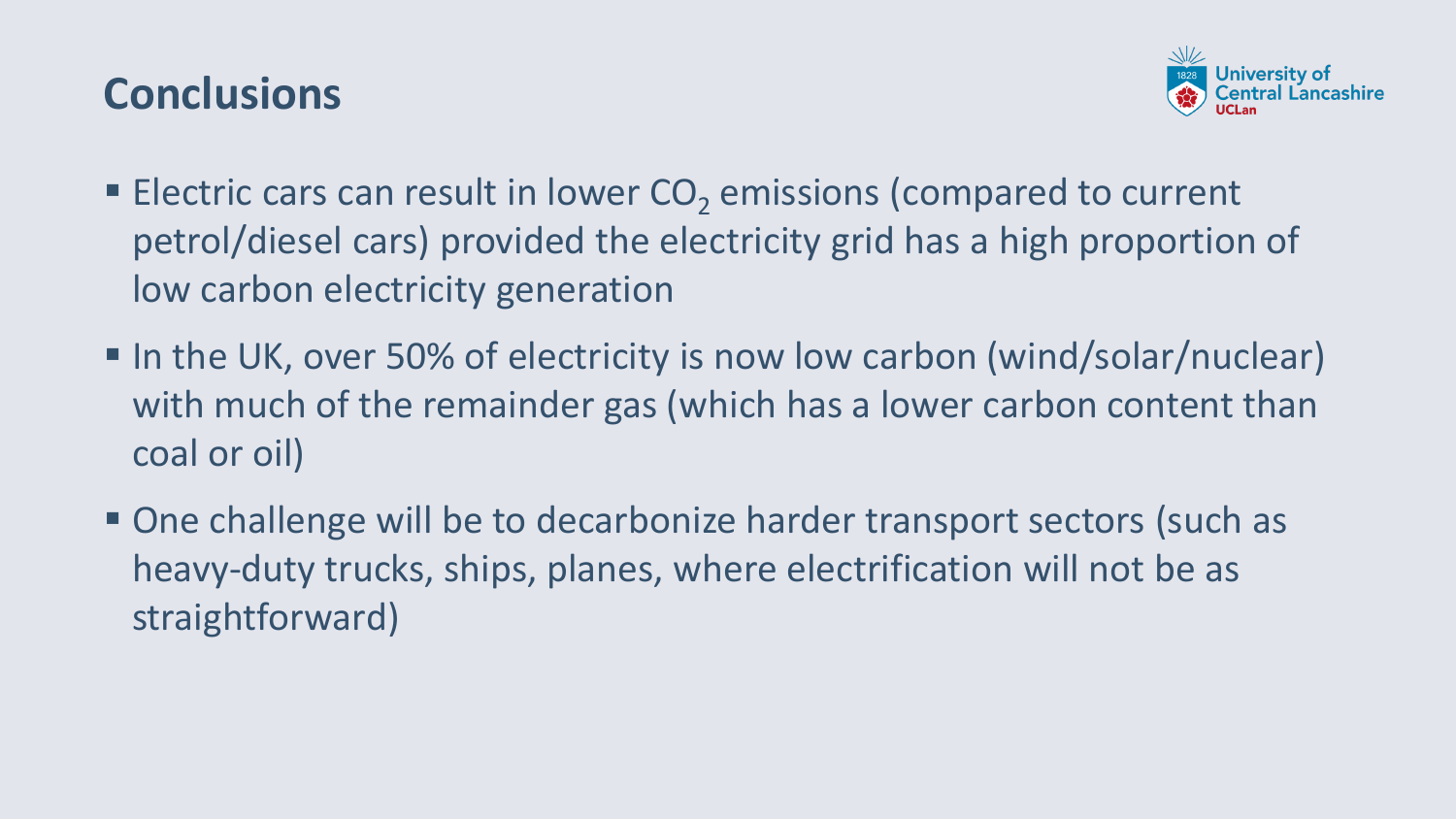### **Useful Resources & Further Reading**



- **Book: "Sustainable Energy – Without the Hot Air" – David Mackay**
- King Review of Low Carbon Cars (2007): <https://www.lowcvp.org.uk/assets/presentations/Julia%20King.pdf>
- Bloomberg electric vehicle outlook at:<https://about.bnef.com/electric-vehicle-outlook/>
- McKinsey electric vehicle forecast at: https://www.mckinsey.com/industries/automotive[and-assembly/our-insights/electric-mobility-after-the-crisis-why-an-auto-slowdown-wont](https://www.mckinsey.com/industries/automotive-and-assembly/our-insights/electric-mobility-after-the-crisis-why-an-auto-slowdown-wont-hurt-ev-demand)hurt-ev-demand#
- [Shell Sky Scenario: https://www.shell.com/energy-and-innovation/the-energy](https://www.shell.com/energy-and-innovation/the-energy-future/scenarios/shell-scenario-sky.html)future/scenarios/shell-scenario-sky.html
- Recent paper of mine on vehicle electrification:<https://www.mdpi.com/2075-4442/9/7/66>